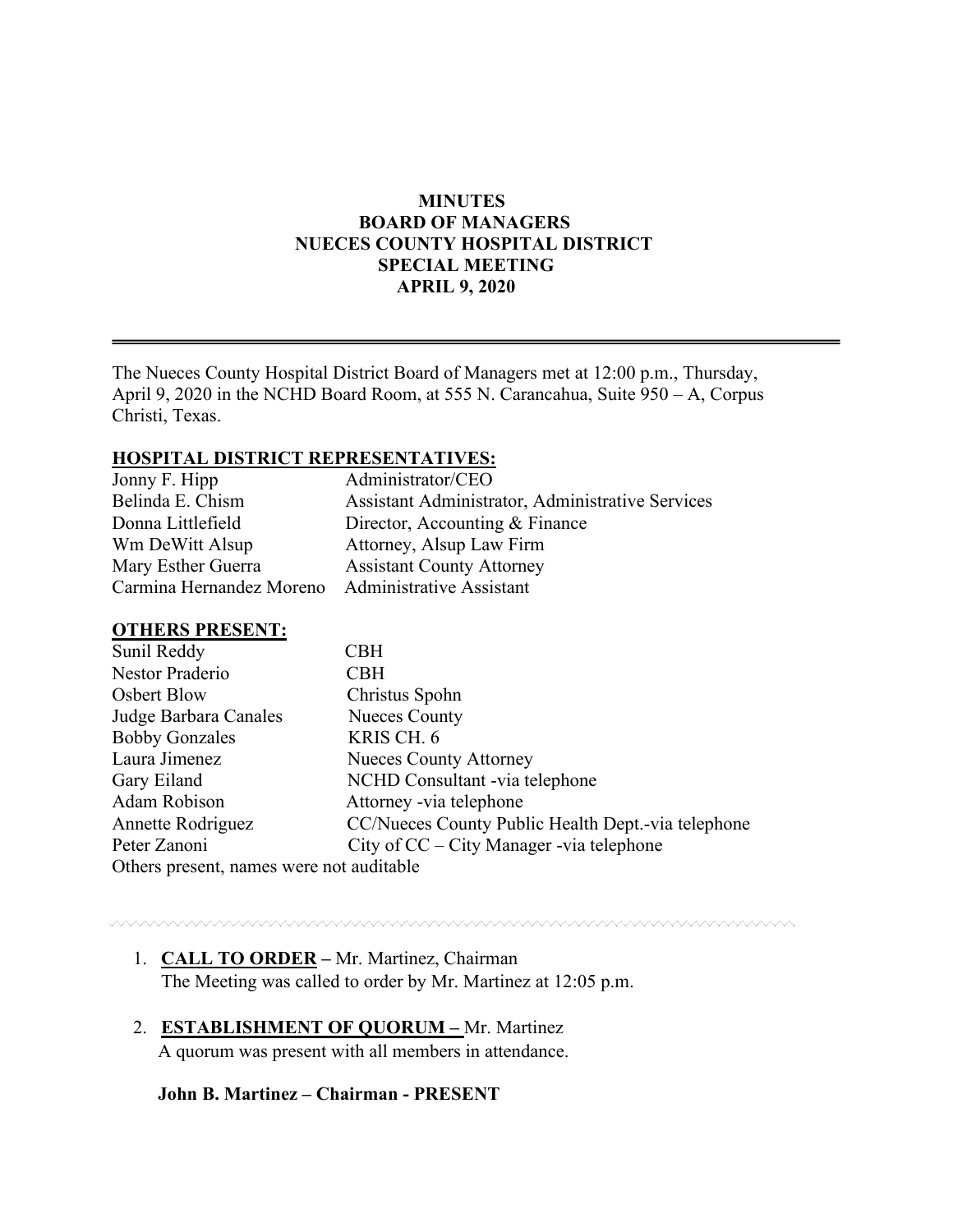**MINUTES BOARD OF MANAGERS SPECIAL MEETING APRIL 9, 2020**

> **Sylvia Tryon Oliver – Vice Chair – PRESENT via Teleconference Belinda Flores – PRESENT via Teleconference Vishnu V. Reddy – PRESENT Pamela L. Brower – PRESENT Daniel W. Dain – PRESENT – via Teleconference John E. Valls – PRESENT**

3. **PUBLIC COMMENT -** Persons wishing to comment on any item(s) on the agenda or any subject within the Board's responsibilities must sign-in on the "Agenda Item Request to Speak" form provided at the entrance of the Board meeting room at least five (5) minutes prior to commencement of the meeting. Commenters shall limit their comments to three (3) minutes, except that Commenters addressing the Board through a translator shall limit their comments to six (6) minutes. See the "Public Comment" section of the preceding General Information page for additional information.

> **Judge Barbara Canales Dr. Osbert Blow Commenter – via telephone**

# 4. **AGENDA**

- A. Discuss and consider support for establishing a dedicated COVID-19 (Coronavirus) patient care unit at CHRISTUS Spohn Hospital Corpus Christi - Memorial and potential relocation of mental health/psychiatric services located at Memorial to an alternate location; authorize the Administrator to negotiate one or more related agreements as needed. *(ACTION)* 
	- **1. Discuss and consider establishing a dedicated COVID -19 unit**
	- **2. Working with Spohn to relocate alternate location of mental health/ psychiatric services with amendment to incorporate relevant parties.**
	- **3. Authorizing Administrator to negotiate 1&2 and other recommendations agreeable as needed to bring to the Board for considerations.**

 **Motion by Mr. Valls and seconded by Dr. Reddy MOTION CARRIED.**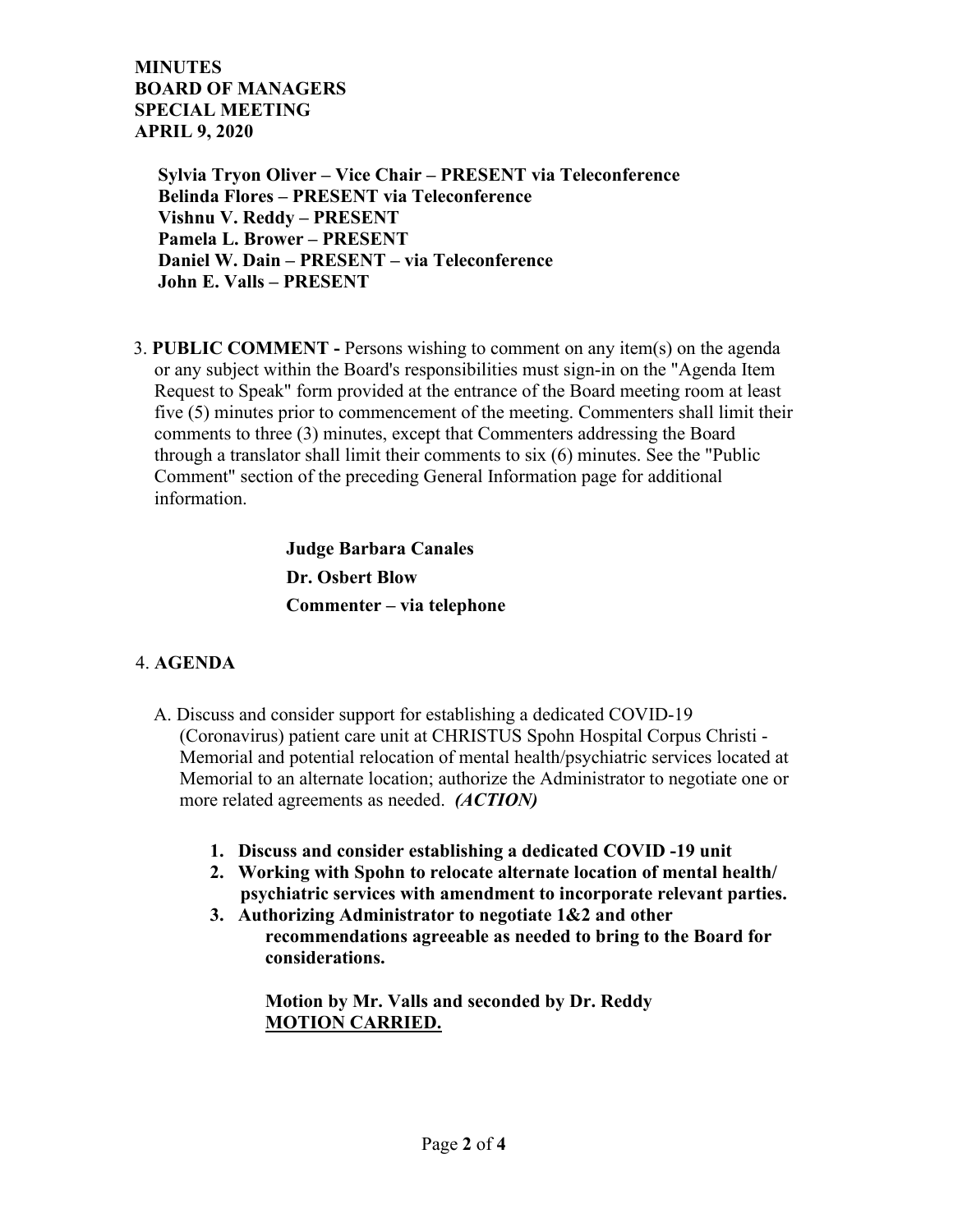**MINUTES BOARD OF MANAGERS SPECIAL MEETING APRIL 9, 2020**

## 5. **ADJOURN**

 **Motion to adjourn by Mr. Martinez. Motion by Mr. Valls And seconded by Dr. Reddy. Adjourned at 2:25p.m.**